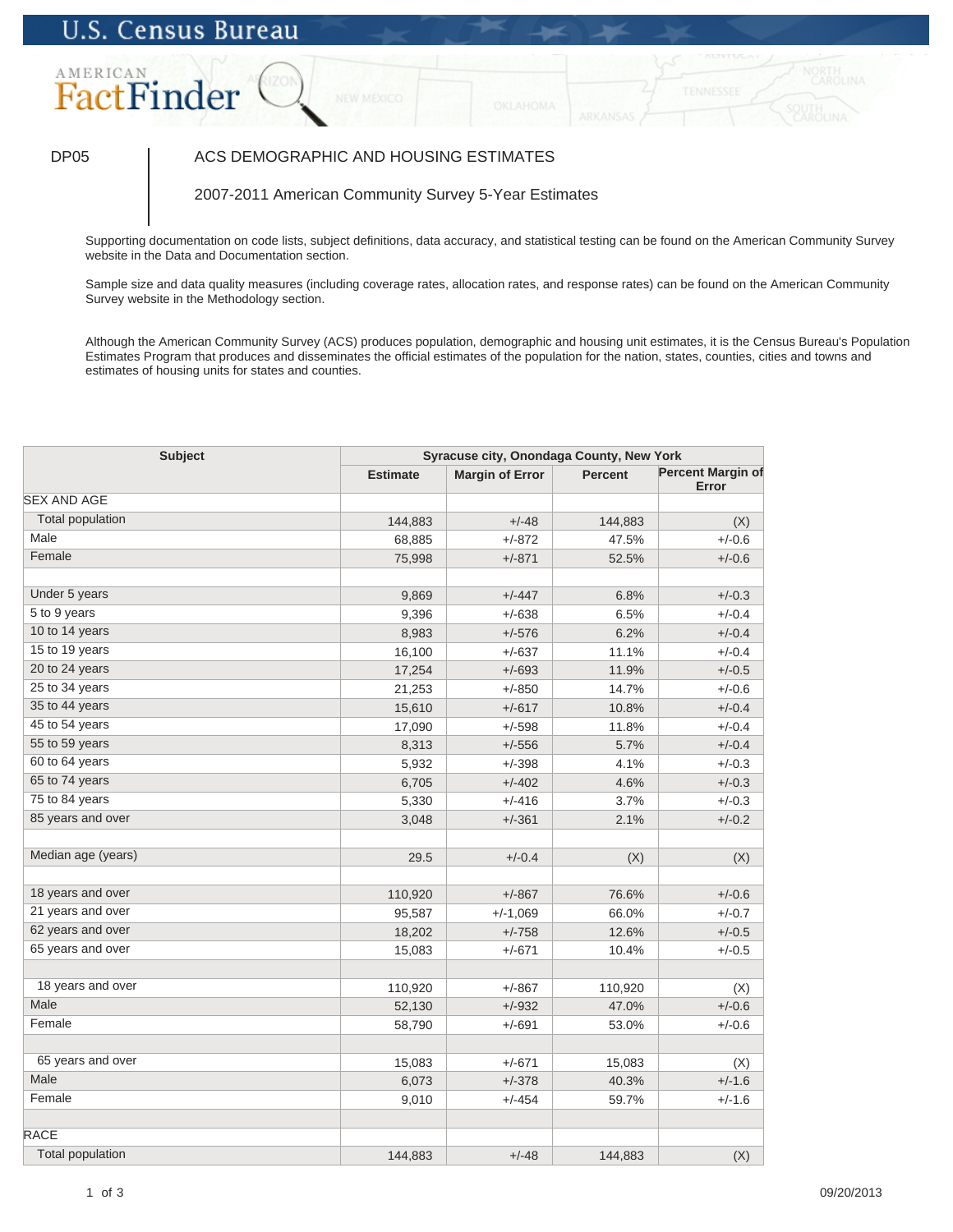| <b>Subject</b>                                                     | Syracuse city, Onondaga County, New York |                        |                |                                   |  |
|--------------------------------------------------------------------|------------------------------------------|------------------------|----------------|-----------------------------------|--|
|                                                                    | <b>Estimate</b>                          | <b>Margin of Error</b> | <b>Percent</b> | <b>Percent Margin of</b><br>Error |  |
| One race                                                           | 138,011                                  | $+/-880$               | 95.3%          | $+/-0.6$                          |  |
| Two or more races                                                  | 6,872                                    | $+/-878$               | 4.7%           | $+/-0.6$                          |  |
|                                                                    |                                          |                        |                |                                   |  |
| One race                                                           | 138,011                                  | $+/-880$               | 95.3%          | $+/-0.6$                          |  |
| White                                                              | 84,501                                   | $+/-1,378$             | 58.3%          | $+/-1.0$                          |  |
| <b>Black or African American</b>                                   | 41,441                                   | $+/-1,177$             | 28.6%          | $+/-0.8$                          |  |
| American Indian and Alaska Native                                  | 1,385                                    | $+/-325$               | 1.0%           | $+/-0.2$                          |  |
| Cherokee tribal grouping                                           | 199                                      | $+/-179$               | 0.1%           | $+/-0.1$                          |  |
| Chippewa tribal grouping                                           | 6                                        | $+/-9$                 | 0.0%           | $+/-0.1$                          |  |
| Navajo tribal grouping                                             | 38                                       | $+/-64$                | 0.0%           | $+/-0.1$                          |  |
| Sioux tribal grouping                                              | $\Omega$                                 | $+/-89$                | 0.0%           | $+/-0.1$                          |  |
| Asian                                                              | 7,333                                    | $+/-741$               | 5.1%           | $+/-0.5$                          |  |
| Asian Indian                                                       | 1,142                                    | $+/-254$               | 0.8%           | $+/-0.2$                          |  |
| Chinese                                                            | 2,126                                    | $+/-547$               | 1.5%           | $+/-0.4$                          |  |
| Filipino                                                           | 539                                      | $+/-321$               | 0.4%           | $+/-0.2$                          |  |
| Japanese                                                           | 138                                      | $+/-76$                | 0.1%           | $+/-0.1$                          |  |
| Korean                                                             | 689                                      | $+/-179$               | 0.5%           | $+/-0.1$                          |  |
| Vietnamese                                                         | 1,156                                    | $+/-404$               | 0.8%           | $+/-0.3$                          |  |
| Other Asian                                                        | 1,543                                    | $+/-428$               | 1.1%           | $+/-0.3$                          |  |
| Native Hawaiian and Other Pacific Islander                         | 24                                       | $+/-38$                | 0.0%           | $+/-0.1$                          |  |
| Native Hawaiian                                                    |                                          | $+/-38$                |                | $+/-0.1$                          |  |
| Guamanian or Chamorro                                              | 23                                       |                        | 0.0%           |                                   |  |
| Samoan                                                             | $\overline{0}$                           | $+/-89$                | 0.0%           | $+/-0.1$                          |  |
| <b>Other Pacific Islander</b>                                      | $\mathbf 0$                              | $+/-89$                | 0.0%           | $+/-0.1$                          |  |
| Some other race                                                    | $\mathbf{1}$                             | $+/-6$                 | 0.0%           | $+/-0.1$                          |  |
|                                                                    | 3,327                                    | $+/-680$               | 2.3%           | $+/-0.5$                          |  |
| Two or more races                                                  | 6,872                                    | $+/-878$               | 4.7%           | $+/-0.6$                          |  |
| White and Black or African American                                | 3,649                                    | $+/-647$               | 2.5%           | $+/-0.4$                          |  |
| White and American Indian and Alaska Native                        | 1,040                                    | $+/-268$               | 0.7%           | $+/-0.2$                          |  |
| White and Asian                                                    | 637                                      | $+/-238$               | 0.4%           | $+/-0.2$                          |  |
| Black or African American and American Indian and<br>Alaska Native | 548                                      | $+/-296$               | 0.4%           | $+/-0.2$                          |  |
| Race alone or in combination with one or more other<br>races       |                                          |                        |                |                                   |  |
| <b>Total population</b>                                            | 144,883                                  | $+/-48$                | 144,883        | (X)                               |  |
| White                                                              | 90,337                                   | $+/-1,498$             | 62.4%          | $+/-1.0$                          |  |
| <b>Black or African American</b>                                   | 46,187                                   | $+/-962$               | 31.9%          | $+/-0.7$                          |  |
| American Indian and Alaska Native                                  | 3,205                                    | $+/-482$               | 2.2%           | $+/-0.3$                          |  |
| Asian                                                              | 8,192                                    | $+/-765$               | 5.7%           | $+/-0.5$                          |  |
| Native Hawaiian and Other Pacific Islander                         | 121                                      | $+/-85$                | 0.1%           | $+/-0.1$                          |  |
| Some other race                                                    | 3,973                                    | $+/-698$               | 2.7%           | $+/-0.5$                          |  |
|                                                                    |                                          |                        |                |                                   |  |
| HISPANIC OR LATINO AND RACE                                        |                                          |                        |                |                                   |  |
| <b>Total population</b>                                            | 144,883                                  | $+/-48$                | 144,883        | (X)                               |  |
| Hispanic or Latino (of any race)                                   | 10,965                                   | $+/-745$               | 7.6%           | $+/-0.5$                          |  |
| Mexican                                                            | 740                                      | $+/-217$               | 0.5%           | $+/-0.1$                          |  |
| Puerto Rican                                                       | 6,441                                    | $+/-787$               | 4.4%           | $+/-0.5$                          |  |
| Cuban                                                              | 1,109                                    | $+/-350$               | 0.8%           | $+/-0.2$                          |  |
| Other Hispanic or Latino                                           | 2,675                                    | $+/-462$               | 1.8%           | $+/-0.3$                          |  |
| Not Hispanic or Latino                                             | 133,918                                  | $+/-759$               | 92.4%          | $+/-0.5$                          |  |
| White alone                                                        | 78,572                                   | $+/-1,289$             | 54.2%          | $+/-0.9$                          |  |
| Black or African American alone                                    | 40,282                                   | $+/-1,175$             | 27.8%          | $+/-0.8$                          |  |
| American Indian and Alaska Native alone                            | 1,338                                    | $+/-324$               | 0.9%           | $+/-0.2$                          |  |
| Asian alone                                                        | 7,299                                    | $+/-739$               | 5.0%           | $+/-0.5$                          |  |
| Native Hawaiian and Other Pacific Islander alone                   | 24                                       | $+/-38$                | 0.0%           | $+/-0.1$                          |  |
| Some other race alone                                              | 337                                      | $+/-267$               | 0.2%           | $+/-0.2$                          |  |
| Two or more races                                                  | 6,066                                    | $+/-822$               | 4.2%           | $+/-0.6$                          |  |
| Two races including Some other race                                | 175                                      | $+/-96$                | 0.1%           | $+/-0.1$                          |  |
| Two races excluding Some other race, and Three or                  | 5,891                                    | $+/-798$               | 4.1%           | $+/-0.6$                          |  |
| more races                                                         |                                          |                        |                |                                   |  |